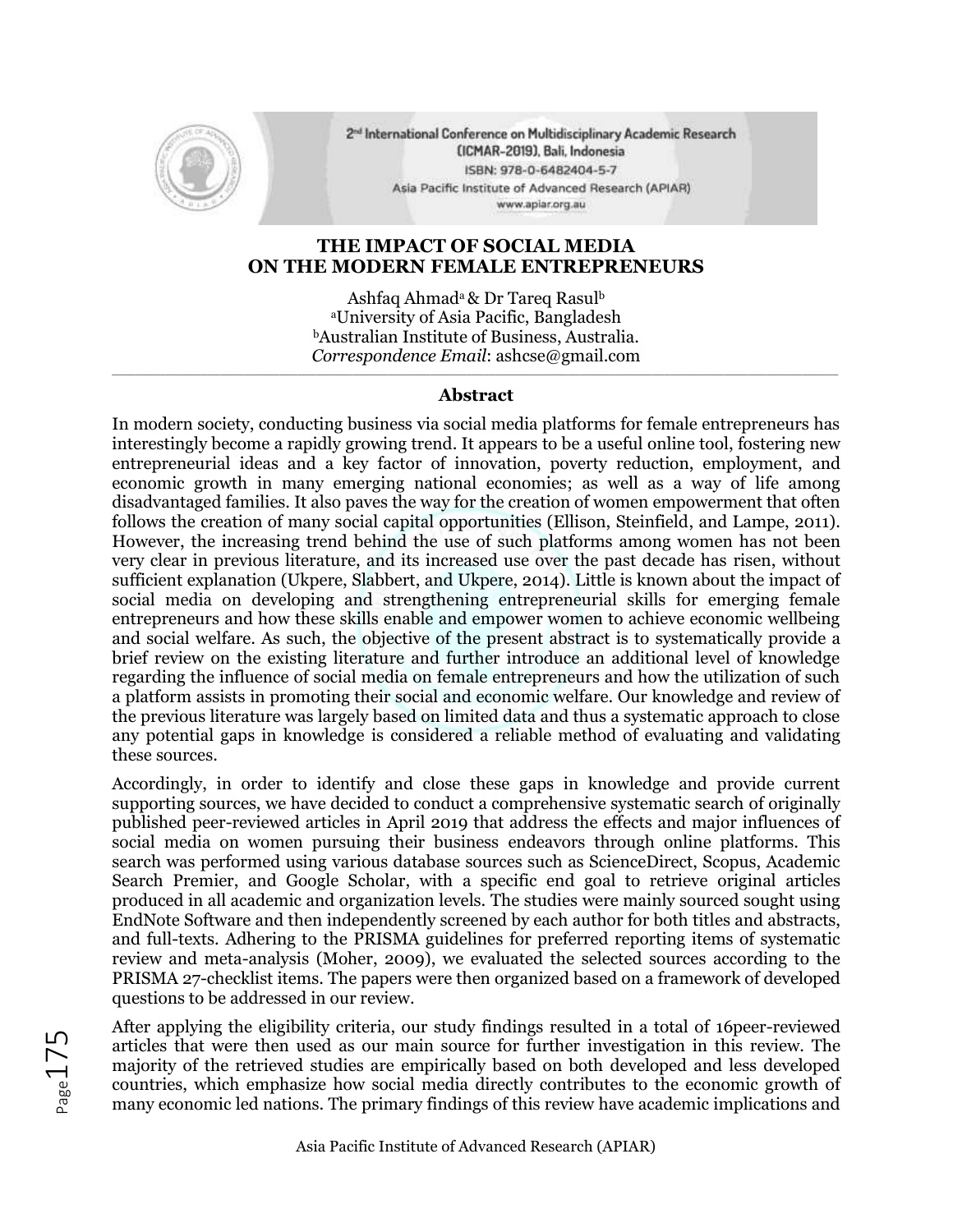an important practicality on how social media impacts women's ability to run independent businesses and how it can be further used to expand the exposure of women to many entrepreneurial ideas.

While a few studies have reported the disruptive effects of social media on running businesses (Oke, 2013), many studies have explicitly stated that social media triggers the creation of new business opportunities that help rising female entrepreneurs to achieve financial security and economic welfare, both within and outside any organizational level. The most remarkable result to emerge from the data is that social media or online social communications in general has a striking impact on the relationships of people sharing the same interests and hobbies and thus positively strengthens these correlations (Haythornthwaite, 2005&Amichai-Hamburger and Hayat, 2011). This gives rise to a new path for the creation of social capital opportunities that individuals might have access to, by having an available source of materials that provide data and information to be shared easily among individuals and different business organizations (Nieto and González-Álvarez, 2014), which in turn, assist in empowering female entrepreneurs (Beninger et al.,2016) and significantly contribute to the economic growth of many emerging economies (Hossain and Rahman, 2018). Our results on this point correlate and substantiate previous findings that reported social media as a proactive tool that responds to recent trends in the real market (Park, Sung, and Im, 2017); where, instead of trying to pursue a business through face-to-face communications, social media facilitates and provides an easy way to strengthen different relationships and further foster different ways of communications with potential customers and stakeholders through online platforms (Della Corte, Iavazzi, and D'Andrea, 2015). This highlights another important point on how social media influences the impact of women's business activities by increasing the publicity of a service, reaching customers and suppliers, and accessing information (Li, Wang and Liang, 2015). Thus, helping to improve and promote the accessibility of a product and service online, without the need to follow traditional business routes.

Our review on the current literature in the fields of entrepreneurship and empowerment of women has led us to confirm that social media platforms have a substantial impact on female entrepreneurs, both financially and otherwise, and as a result of the creation of numerous social capital opportunities, further helps to empower female entrepreneurs. It supports our three framework related questions and provides important practical implications for an in-depth research into the creation of entrepreneurial ideas through social media. To the best of our knowledge, we believe that only a small number of researchers have addressed this subject, since it appears as a rising trend only started in the last couple of years. Yet we have successfully conducted a search that leads us to these findings and assists us in closing potential gaps in the literature that have not previously combined these topics issues in a similar review. Our work clearly has some limitations as we decided to include only recent studies that address such scenarios and also only rely on social media platforms and their major and broad influences of the creation of entrepreneurial ideas. Nevertheless, we believe that our current review could be a good base or framework for future investigation to be conducted in a specific setting (i.e. country, specific demographic age, etc.), which could confirm our findings.

*Keywords***:** Social Media, Social Capital, Entrepreneurship, Women Empowerment.  $\_$  , and the set of the set of the set of the set of the set of the set of the set of the set of the set of the set of the set of the set of the set of the set of the set of the set of the set of the set of the set of th